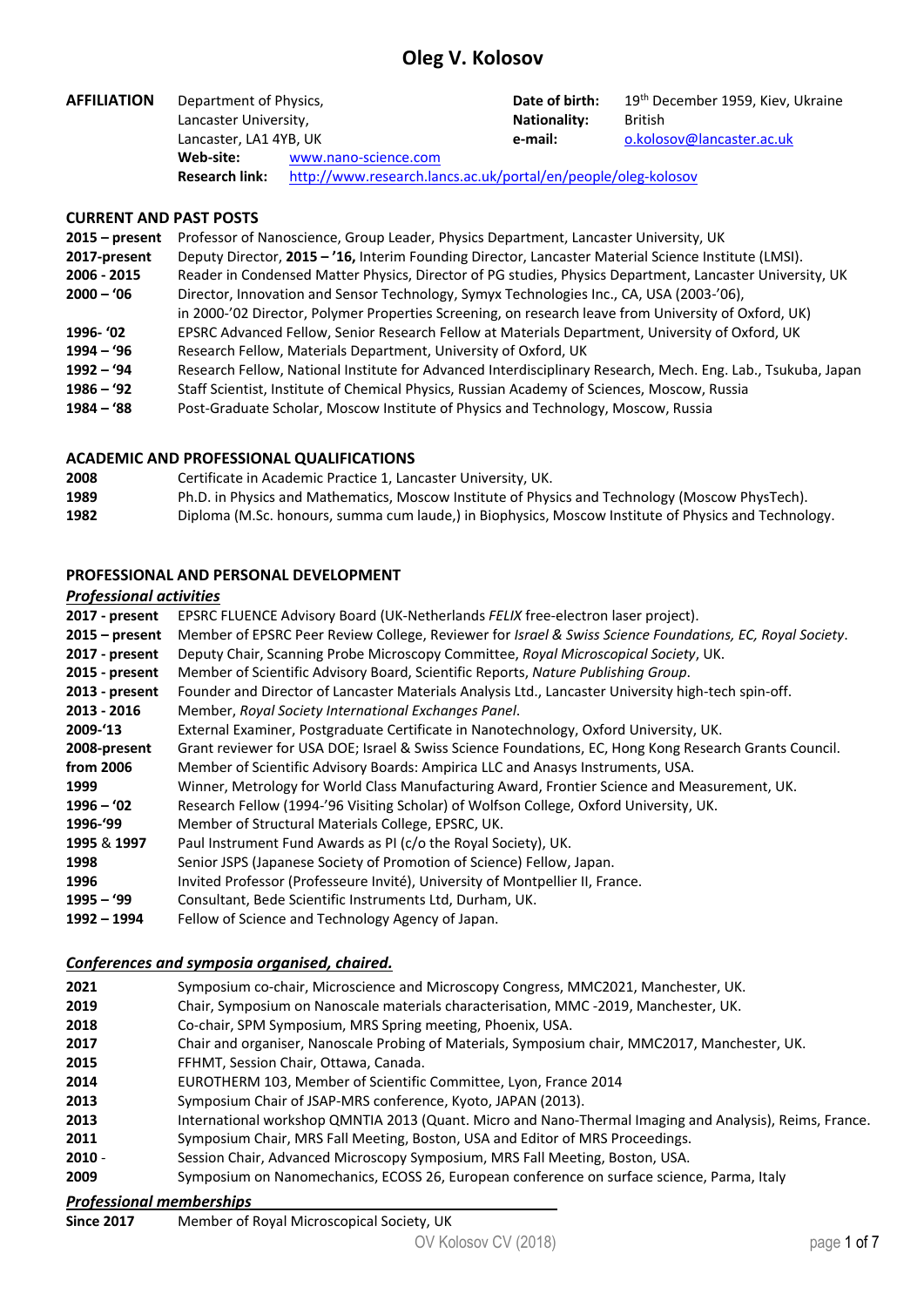since 2010 Member of the Institute of Physics, UK

**1994–'07**  Member of American Physical Society, USA

**2001‐'07** Member of American Chemical Society; Member of Materials Research Society, USA.

**1995‐'97** Member of the Network of European Scientists and Technologists (NEST) in Japan

## **TEACHING**

## *Undergraduate teaching.*

- **Member of the final year Exam Committee,** responsible for ~ 20% of final year exam papers.
- **PHYS233** (Thermodynamics 2<sup>nd</sup> year core course, 2017 start, ~120 students, 3.6).
- **•** PHYS133 (Oscillations and waves, 1<sup>st</sup> year core course, 2018 start, 160 students)
- **PHYS358** (Advanced microscopy and Spectroscopy, 2008‐2011, 3rd‐4th year options course)
- **PHYS322** (Statistical Physics 3<sup>rd</sup> year core course, 2009-2013, ~90 students, 3.9-4.1)
- **PHYS102** (Classical mechanics 1<sup>st</sup> year core course, 2015-2018, ~200 students, scores 3.6-4.0).
- **PHYS451/452** (Supervision MPhys project and literature review).

## *Postgraduate teaching and research supervision.*

- **2009 present Ph.D. External Examiner**. University of Manchester, UK **(2010);** University of Manchester, UK **(2012)**; University of Leeds, UK **(2012**); University of Royal Holloway, UK **(2013)**, Leiden University, Belgium **(2014)**; University of Lyon, France **(2015)**, Kings College London **(2016)**, University of Royal Holloway **(2016)**, University of Warwick **(2017)**, University of Glasgow **(2018)**, University of Oxford **(2019).**
- **(2009‐'13) External Examiner, UG and taught PG course** ‐ Postgraduate Certificate in Nanotechnology course (on average 15‐20 students/year), University of Oxford, UK
- "**2D Materials Nanomechanics"**  convenor and a lecturer of a PG teaching lab (Lancaster‐Manchester NowNANO DTC).
- **PhD supervision.** PhD (Graduated **12**, Current **4)**.

## *Accomplishments in teaching (2012 ‐ present).*

#### **Inter‐University and National level achievements**

- **2017**  Supervised student Nick Kay won Outstanding Springer Thesis Prize for PhD thesis on nanomechanics of 2D materials with PhD theses published by Springer.
- **2016**  Supervised student Claire Tinker won Outstanding Springer Thesis Prize with PhD theses on nanoscale characterisation of amyloids for understanding neurodegenerative deceases published by Springer.
- **2013‐ present**  "**2D materials Nanomechanics**" teaching laboratory was rated among the top lab courses in University of Manchester – Lancaster University Joint *Graphene NowNANO* Doctoral Training Centre.
- **2012** MPhys project supervisee wins "*Best Physics Student of the Year Award"* (SET International Awards are the "… most important Science, Engineering and Technology awards for undergraduates" in UK and Ireland). This is the first such award for a Lancaster University project student in any department.
- **2010** MPhys project supervisee is nominated for "*Best Physics Student of the Year Award"* ‐ first such for Lancaster Physics.
- **2014** PhD 3rd year supervisee is awarded *JUNO prize for Research Excellence* at Physics Department.
- 2014 PhD 1<sup>st</sup> year supervisee is awarded 2014 *Dean's Award for excellence in Ph.D. studies*.
- **2012** PhD 1st year supervisee is awarded *JUNO prize for Research Excellence* at Physics Department.
- **2011** PhD 2nd year supervisee was awarded 2011 *Dean's Award for excellence in Ph.D. studies*.

#### **RESEARCH**

#### **Research and Scholarly work (summary as of 2017)**

| Web of Knowledge/ISI |             | Google Scholar      |             |
|----------------------|-------------|---------------------|-------------|
|                      | Total found |                     | Total found |
| <b>Publications</b>  | 127         | <b>Publications</b> | 313         |
| Citations            | 2446        | Citations           | 5236        |
| h-index              | 26          | h-index             | 35          |
| Citations per item   | 19.3        | i10-index           | 87          |

## *Journal papers (\* - peer reviewed, <sup>‡</sup> - paper with lead or major contribution by OVK)*

**178\****‡* **.** Harzheim, A., C. Evangeli, O. V. Kolosov and P. Gehring. "Direct mapping of local Seebeck coefficient in 2D material nanostructures via scanning thermal gate microscopy." 2D Materials 7(4): 041004. (2020)

**177\****‡* **.** Longacre, A., M. Martin, T. Moran, O. V. Kolosov, E. Schneller, A. J. Curran, M. Wang, J. Dai, L. S. Bruckman, J.-N. Jaubert, K. O. Davis, J. L. Braid, R. H. French and B. D. Huey. "Direct nanoscale mapping of open circuit voltages at local back surface fields for PERC solar cells." Journal of Materials Science. (2020)

**176\****‡* **.** Mucientes, M., R. McNair, A. Peasey, S. Shao, J. Wengraf, K. Lulla, B. J. Robinson and O. Kolosov. "Mapping nanoscale dynamic properties of suspended and supported multi-layer graphene membranes via contact resonance and ultrasonic scanning probe microscopies." Nanotechnology 31(41): 415702. (2020)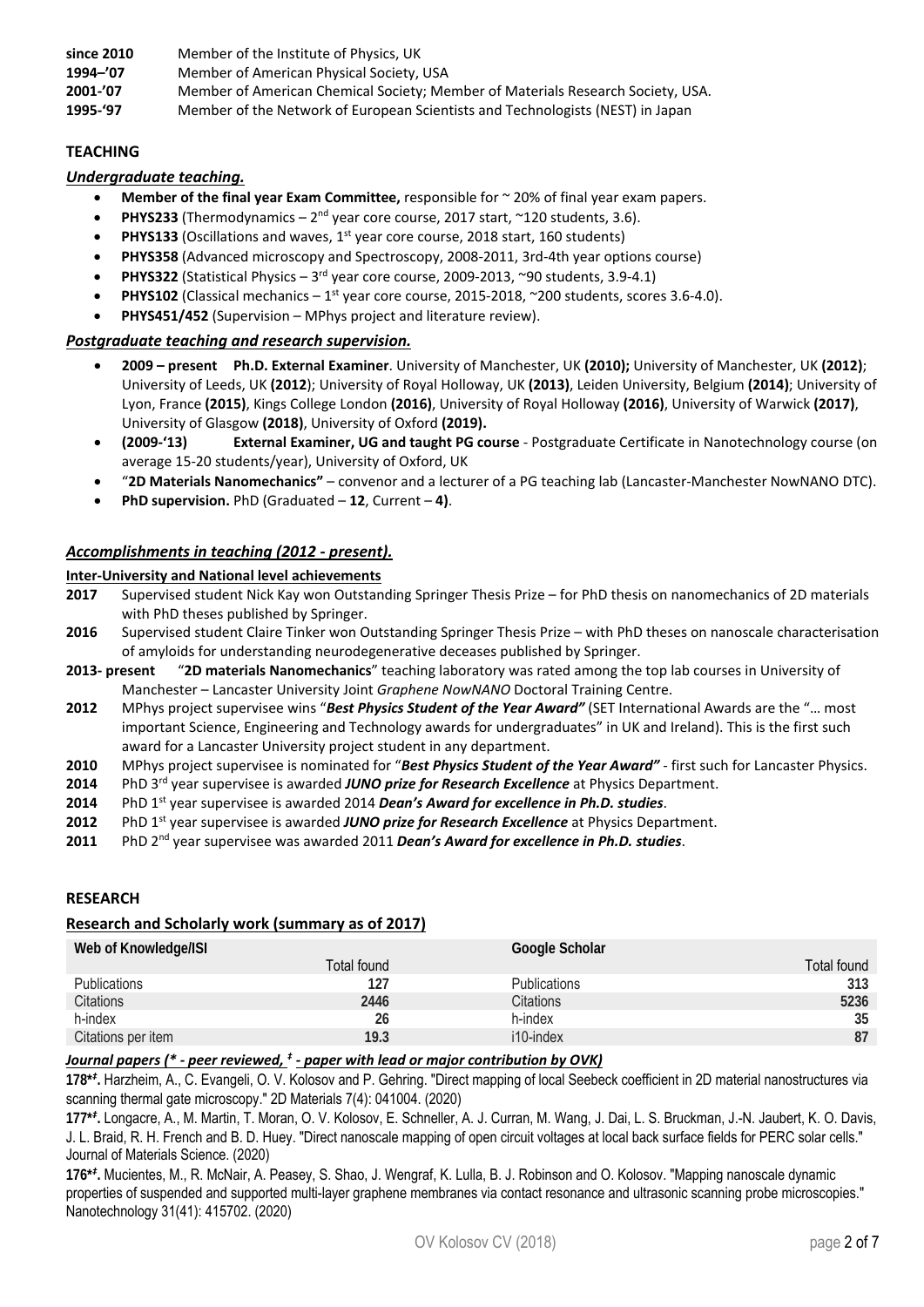**175\*.** Mousavi, S. T., G. R. Harper, S. Municoy, M. D. Ashton, D. Townsend, G. H. K. Alsharif, V. K. Oikonomou, M. Firlak, S. Au-Yong, B. E. Murdock, G. R. Akien, N. R. Halcovitch, S. J. Baldock, M. Fazilati, O. V. Kolosov, B. J. Robinson, M. F. Desimone and J. G. Hardy. "Electroactive Silk Fibroin Films for Electrochemically Enhanced Delivery of Drugs." Macromolecular Materials and Engineering 305(6): 2000130. (2020)

**174\****‡* **.** Vyas, V., M. Lemieux, D. A. Knecht, O. V. Kolosov and B. D. Huey. "Micro-Acoustic-Trap (µAT) for microparticle assembly in 3D." Ultrasonics Sonochemistry 57: 193-202. (2019)

**173\****‡* **.** Robinson, B. J., M. E. Pumarol and O. V. Kolosov. "Correlation of shear forces and heat conductance in nanoscale junctions." Physical Review B 100(23): 235426. (2019)

**172\*.** Guthrie, A., R. P. Haley, A. Jennings, S. Kafanov, O. Kolosov, M. Mucientes, M. T. Noble, Y. A. Pashkin, G. R. Pickett, V. Tsepelin, D. E. Zmeev and V. Efimov. "Multimode probing of superfluid 4He by tuning forks." Applied Physics Letters 115(11): 113103. (2019)

**171\****‡* **.** Gehring, P., M. v. d. Star, C. Evangeli, J. J. L. Roy, L. Bogani, O. V. Kolosov and H. S. J. v. d. Zant. "Efficient heating of single-molecule junctions for thermoelectric studies at cryogenic temperatures." Applied Physics Letters 115(7): 073103. (2019)

**170\****‡* **.** Evangeli, C., J. Spiece, S. Sangtarash, A. J. Molina-Mendoza, M. Mucientes, T. Mueller, C. Lambert, H. Sadeghi and O. Kolosov. "Nanoscale Thermal Transport in 2D Nanostructures from Cryogenic to Room Temperature." Advanced Electronic Materials 0(0): 1900331. (2019)

**169\****‡* **.** El Sachat, A., J. Spièce, C. Evangeli, A. J. Robson, M. Kreuzer, E. Chavez, M. d. R. Rodríguez-Laguna, M. Sledzinska, C. M. Sotomayor Torres, O. V. Kolosov and F. Alzina. "Nanoscale mapping of thermal and mechanical properties of bare and metal-covered self-assembled block copolymer thin films." ACS Applied Polymer Materials. (2019)

**168\****‡* **.** Spiece, J., C. Evangeli, K. Lulla, A. Robson, B. Robinson and O. Kolosov. "Improving accuracy of nanothermal measurements via spatially distributed scanning thermal microscope probes." Journal of Applied Physics **124**(1): 015101. (2018)

**167\****‡* **.** Harzgeim, A., Spiece, J., Evangeli, C., McCann, E., Falko, V., Sheng, Y., Warner, J. H., Briggs, G. A. D., Mol, J. A., Gehring, P. & Kolosov, O. V., Geometrically Enhanced Thermoelectric Effects in Graphene Nanoconstrictions, In : Nano Letters. 18, 12, p. 7719-25 (2018). **166\*.** Black, A., Roberts, J., Acebron, M., Bernardo Gavito, R., Alsharif, G., J. Urbanos, F., Juarez, B. H., Kolosov, O. V., Robinson, B. J., Vázquez De Parga, A. L., Granados, D. & Young, R. J., Large Area Heterostructures from Graphene and Silica Encapsulated Colloidal Quantum Dots via the Langmuir-Blodgett Method, ACS Appl Mater and Interfaces. 10, 8, p. 6805-6809 (2018).

**165\****‡* **.** Degueldre, C., Fahy, J., Kolosov, O. V., Wilbraham, R. J., Döbeli, M., Renevier, N., Ball, J. & Ritter, S., Mechanical Properties of Advanced Gas-Cooled Reactor Stainless Steel Cladding After Irradiation, J of Mater Eng and Performance. 27, 5, p. 2081-2088 (2018). **164\****‡* **.** Improving accuracy of nanothermal measurements via spatially distributed scanning thermal microscope probes, Spiece, J., Evangeli, C., Lulla, K., Robson, A., Robinson, B. & Kolosov, O., 7/07/2018, In : Journal of Applied Physics. 124, 1, 7 p., 015101.

**163\****‡* **.** Sachat, A., Reparaz, J., Spiece, J., Alonso, M., Goni, A., Vaccaro, P., Wagner, M., Kolosov, O. V., Torres, C. & Alzina, F. Thermal transport in epitaxial Si1-xGex alloy nanowires with varying composition and morphology, *Nanotechnology.* 28, 50, 15 p., 505704 (2017) **162\****‡* **.** Gehring, P., Harzgeim, A., Spiece, J., Sheng, Y., Rogers, G., Evangeli, C., Mishra, A., Robinson, B. J., Porfyrakis, K., Warner, J. H., Kolosov, O. V., Briggs, A. & Mol, J. A. Field-Effect Control of Graphene–Fullerene Thermoelectric Nanodevices, *Nano Letters.* 17, 11, p. 7055- 7061 (2017).

**161\****‡* . Robinson, B. J., Bailey, S. W. D., O'Driscoll, L. J., Visontai, D., Welsh, D. J., Mostert, A. B., Mazzocco, R., Rabot, C., Jarvis, S., Kolosov, O. V., Bryce, M. R. & Lambert, C. J. Formation of two-dimensional micelles on graphene: a multi-scale theoretical and experimental study, *ACS Nano*, 11(3) :3404-3412, (2017).

**160***‡* **.** Kolosov O. Quantum effects: Heat flow in atomic bottlenecks. *Nat Nano*. 2017;12(5):402-3.

**159\****‡* . Nazarenko, M., Rosamond, M., Gallant, A. J., Kolosov, O. V., Dubrovskii, V. G. & Zeze, D. A. A simplified model to estimate thermal resistance between carbon nanotube and sample in scanning thermal microscopy, 15/11/2017 In : Journal of Physics D: Applied Physics. 50, 49, 8 p., 494004

**158\*.** Gregori M, Taylor M, Salvati E, Re F, Mancini S, Balducci C, Forloni, G, Zambelli, V, Sesana, S., Michail, M., Kolosov, O.V., Tinker-Mill, C. L, Sherer, M., Harris, S., Fullwood, N.J., Masserini, M., & Allsop, D., Retro-inverso peptide inhibitor nanoparticles as potent inhibitors of aggregation of the Alzheimer's Aβ peptide. *Nanomedicine: Nanotechnology, Biology and Medicine.* 2017;13(2):723-32.

**157\****‡* **.** Dinelli F, Pingue P, Kay ND, Kolosov OV. Subsurface imaging of two-dimensional materials at the nanoscale. *Nanotechnology*. 2017;28(8):085706.

**156\*.** Esro M, Kolosov O, Jones PJ, Milne WI, Adamopoulos G. Structural and Electrical Characterization of SiO2 Gate Dielectrics Deposited from Solutions at Moderate Temperatures in Air. *ACS Applied Materials & Interfaces*.;9(1):529-36 (2017).

**155\****‡* **.** Esro M, Kolosov O, Stolojan V, Jones PJ, Milne WI, Adamopoulos G. Solution-Processed Neodymium Oxide/ZnO Thin-Film Transistors wit Electron Mobility in Excess of 65 cm V−1 s−1. *Advanced Electronic Materials*. 3(4):1700025 (2017).

**154\****‡* **.**Timofeeva M, Bolshakov A, Tovee PD, Zeze DA, Dubrovskii VG, Kolosov OV. Scanning thermal microscopy with heat conductive nanowire probes. *Ultramicroscopy*.;162:42-51 (2016).

**153\*.** Jackson MJ, Kolosov O, Schmoranzer D, Skrbek L, Tsepelin V, Woods AJ. Measurements of Vortex Line Density Generated by a Quartz Tuning Fork in Superfluid \$\$^{4}\$\$ 4 He. *Journal of Low Temperature Physics*;183(3):208-14 (2016).

**152\****‡* **.** R. Mazzocco, B. J. Robinson, C. Rabot, A. Delamoreanu, A. Zenasni, J. W. Dickinson, C. Boxall, and O. V. Kolosov, Surface and interfacial interactions of multilayer graphitic structures with local environment, *Thin Solid Films. 585, p. 31-39 9 p.* (2015).

**151\*.** Bin Esro, M., Mazzocco, R., Vourlias, G., Kolosov, O., Milne, W. I. & Adamopoulos, G., Solution processed lanthanum aluminate gate dielectrics for use in metal oxide-based thin film transistors, In : *Applied Physics Letters*. 106, 5 p.203507 (2015).

**150\*.** ODel Pozo-Zamudio, S Schwarz, MSich, IAAkimov, MBayer, RCSchofield, EAChekhovich, B J Robinson, NDKay, OVKolosov,AI Dmitriev , GVLashkarev, DNBorisenko, NNKolesnikov and AI Tartakovskii, Photoluminescence of two-dimensional GaTe and GaSe films, *2D Materials*, (2015)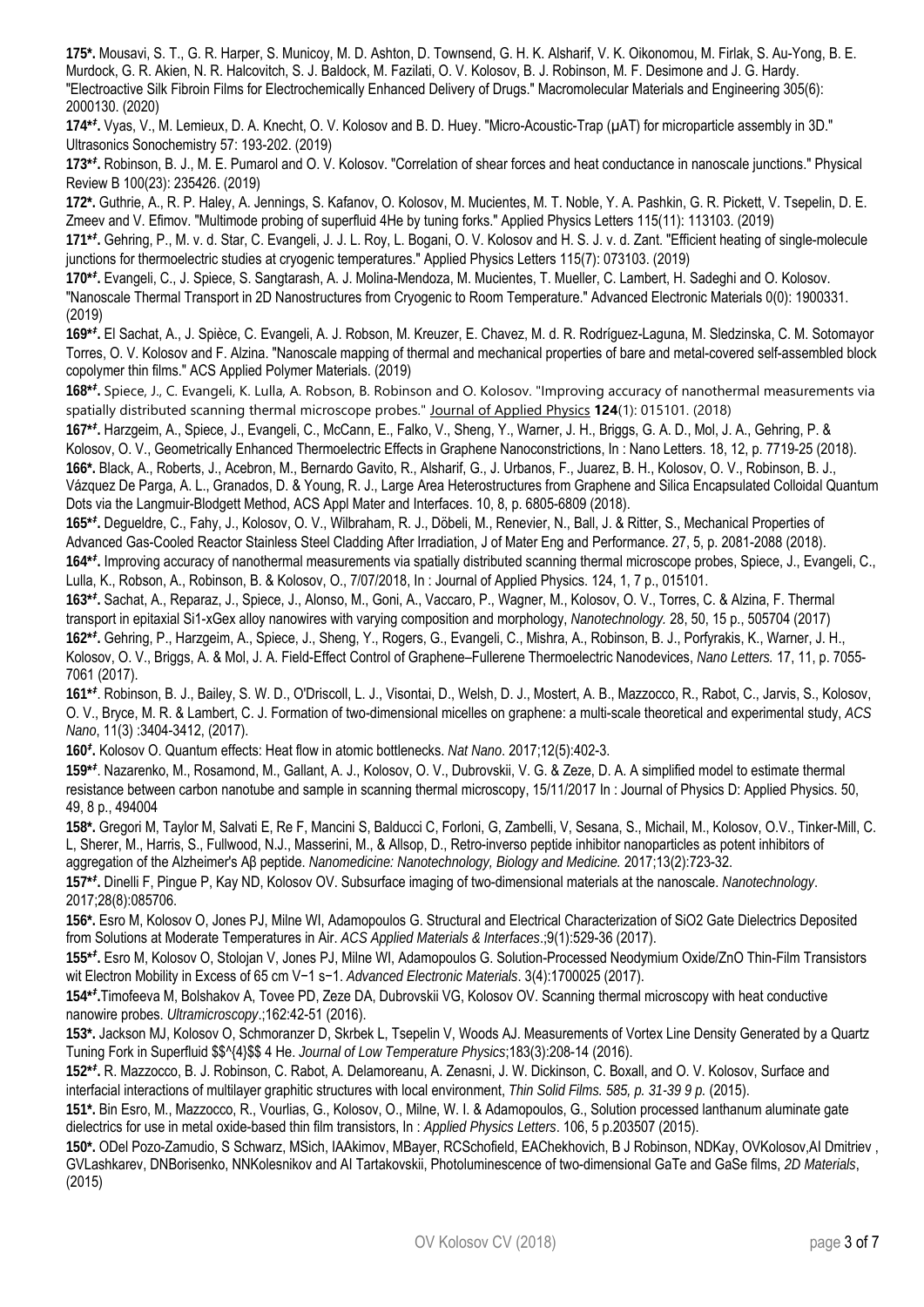**149\*.** E. A. Anyebe, A. M. Sanchez, S. Hindmarsh, X. Chen, J. Shao, M. K. Rajpalke, T. D. Veal, B. J. Robinson, O. Kolosov, F. Anderson, R. Sundaram, Z. M. Wang, V. Falko, and Q. Zhuang, Realization of Vertically Aligned, Ultrahigh Aspect Ratio InAsSb Nanowires on Graphite, *Nano Letters,* (2015)

**148\*.** Afouxenidis, D., Mazzocco, R., Vourlias, G., Livesley, P., Krier, A., Milne, W. I., Kolosov, O. & Adamopoulos, G. ZnO-based thin film transistors employing aluminum titanate gate dielectrics deposited by spray pyrolysis at ambient air, *ACS Applied Materials and Interfaces.* 7, 13, p. 7334-7341 8 p. (2015)

**147\****‡* **.** Robinson, B., Giusca, C., Gonzalez, Y., Kay, N., Kazakova, O. & Kolosov, O., Structural, optical and electrostatic properties of single and few layers MoS2: effect of substrate, *2D Materials*. 2, 1, 8 p.015005 (2015).

**146\*.** Manuel Rivas, Varun Vyas, Aliya Carter, James Veronick, Yusuf Khan, Oleg V. Kolosov, Ronald G Polcawich, Bryan D. Huey, 'Nanoscale Mapping of In-Situ Actuating Micro Electro Mechanical Systems with AFM', J Mat. Res. 30, :429-441 (2015)

**145\****‡* **.** Kay, N, Robinson, B, Falko, V, Novoselov, K & Kolosov, O, 'Electromechanical sensing of substrate charge hidden under atomic 2D crystals' *Nano Letters*, vol 14, no. 6, pp. 3400-3404., (2014)

**144\****‡* . Robinson, B & Kolosov, O Probing nanoscale graphene-liquid interfacial interactions via Ultrasonic Force Spectroscopy, *Nanoscale*, vol 6, no. 18, pp. 1080616, 2014)

**143\****‡* **.** Tinker-Mill, C, Mayes, J, Allsop, D & Kolosov, O, 'Ultrasonic force microscopy for nanomechanical characterization of early and late-stage amyloid-β peptide aggregation' *Nature Publishing Group, Scientific Reports*, vol 4, 4004 (2014)

**142\****‡* . D. Tovee, P, Pumarol, M, C. Rosamond, M, Jones, R, C. Petty, M, A. Zeze, D & V. Kolosov, O, 'Nanoscale resolution scanning thermal microscopy using carbon nanotube tipped thermal *probes' Phys. Chem. Chem. Phys.*, Vol. 16, No. 3, p. 1174-1181, (2014).

**141\****‡* . J. Bosse, I. Grishin, Y.G. Choi, B.-k. Cheong, S. Lee, O. Kolosov, B.D. Huey, 'Nanosecond Switching in GeSe Phase Change Memory Films by AFM', *Appl. Phys. Lett., vol 104, no. 5, 053109.* (2014).

**140\*.** Ahlstrom, S. L.; Bradley, D. I.; Človečko, M.; Fisher, S. N.; Guénault, A. M.; Guise, E. A.; Haley, R. P.; Kolosov, O.; McClintock, P. V. E.; Pickett, G. R.; Poole, M.; Tsepelin, V.; Woods, A. J., Frequency-dependent drag from quantum turbulence produced by quartz tuning forks in superfluid 4He. *Phys. Rev. B*, 89 (1), 014515. (2014)

**139\****‡* **.** Bosse, J. L.; Timofeeva, M.; Tovee, P. D.; Robinson, B. J.; Huey, B. D.; Kolosov, O. V.,. Nanothermal characterization of amorphous and crystalline phases in chalcogenide thin films with SThM, *J Appl Phys* 116, 134904 (2014).

**138\****‡* **.** Zhuang, Q, Anyebe, E, Sanchez, AM, Rajpalke, MK, Veal, TD, Zhukov, A, Robinson, B, Anderson, F, Kolosov, O & Falko, V 2014, 'Graphitic platform for self-catalysed InAs nanowires growth by molecular beam epitaxy'. *Nanoscale Research Letters*, vol 9, 321., (2014) **137\*.** Anyebe, E, Zhuang, Q, Sanchez, AM, Lawson, S, Robson, A, Ponomarenko, LA, Zhukov, A & Kolosov, O Self-catalysed growth of InAs nanowires on bare Si substrates by droplet epitaxy', *Physica Status Solidi : Rapid Research Letters*, vol 8, no. 7, pp. 658–662., (2014) **136\****‡* **.** Bosse, J, Grishin, I, Huey, B & Kolosov, O Nanomechanical morphology of amorphous, transition, and crystalline domains in phase change memory thin films *Appl. Surf. Sci,*, vol 314, pp. 151-157., (2014)

**135\****‡* **.** J. L. Bosse, P. D. Tovee, B. D. Huey, and O. V. Kolosov, Physical mechanisms of megahertz vibrations and nonlinear detection in ultrasonic force and related microscopies, *J Appl.Phys.,* 115, 144304 (2014);

**134\****‡* **.** J. Mayes, C. Tinker-Mill, O. Kolosov, H. Zhang, B. J. Tabner and D. Allsop, β-Amyloid fibrils in Alzheimer's disease are not inert tombstones when bound to copper ions but can degrade hydrogen peroxide and generate reactive oxygen species, *J Biol. Chem.* (2014). **133\****‡* **.** Ahlstrom, S. L.; Bradley, D. I.; Fisher, S. N.; Guénault, A. M.; Guise, E. A.; Haley, R. P.; Holt, S.; Kolosov, O.; McClintock, P. V. E.; Pickett, G. R.; Poole, M.; Schanen, R.; Tsepelin, V.; Woods, A. J., A Quasiparticle Detector for Imaging Quantum Turbulence in Superfluid ^3He-B. *J Low Temp. Phys.* 1-14 (2014).

**132\****‡* . B. Robinson, C. Rabot, R. Mazzocco, A. Delamoreanu, A. Zenasni, O. Kolosov, Nanomechanical mapping of graphene layers and interfaces in suspended graphene nanostructures grown via carbon diffusion, *Thin Solid Films,* vol 550, pp. 472–479. (2014).

**131\****‡* . S. Ahlstrom, I. Bradley, M. Clovecko, T. Guénault, E.A. Guise, R. Haley, O. Kolosov, M. Kumar, P. McClintock, G. Pickett, E. Polturak, M. Poole, I.A. Todoshchenko, V. Tsepelin, A. Woods, Response of a Mechanical Oscillator in Solid 4He, *J J Low Temp. Phys.* (2013).

**130\****‡* **.** A.B.G. Trabelsi, F.V. Kusmartsev, B. Robinson, A. Ouerghi, O.E. Kusmartseva, O. Kolosov, R. Mazzocco, M.B. Gaifullin, M. Oueslati, Charged nano-domes and bubbles in epitaxial graphene, *Nanotechnology,* 25 165704 (17pp) (2014).

**129\****‡* . D. Sercombe, S. Schwarz, O. Del Pozo-Zamudio, F. Liu, B. J. Robinson, E. A. Chekhovich, I. I. Tartakovskii, O. Kolosov, A. I. Tartakovskii, Dielectric surface and capping effects on optical properties of a few atomic monolayer thick MoS2, *Nature Publishing Group, Scientific Reports,* vol 3, 03489. (2013).

**128\****‡* **.** B. Robinson, N. Kay, O. Kolosov, Nanoscale interfacial interactions of graphene with polar and non-polar liquids, *Langmuir*, 29 7735-42 (2013)

**120\****‡* **.** P.D. Tovee, O. V. Kolosov. Nanoscale resolution immersion scanning thermal microscopy, *Nanotechnology*, 24, *46*, 465706 9 pp. (2013). **127\****‡* **.** I. Grishin, B.D. Huey, O. Kolosov, Three-dimensional nanomechanical mapping of amorphous and crystalline phase transitions in phase change materials, *ACS Appl. Mater. Interfaces,* vol 5, no. 21, pp. 11441-11445. (2013)

**126\****‡* . V. Parthsarathy, P.L. McClean, C. Hölscher, M. Taylor, C. Tinker, G. Jones, O. Kolosov, E. Salvati, M. Gregori, M. Masserini, D. Allsop, A novel retro-inverso peptide inhibitor reduces amyloid deposition, oxidation and inflammation and stimulates neurogenesis in the APPswe/PS1∆E9 mouse model of Alzheimer's Disease, *PLoS ONE* 8, no. 1: e54769 (2013).

**125\***. Bosse, JL, Grishin, I, Kolosov, O & Huey, BD, 'Multidimensional SPM applied for Nanoscale Conductance Mapping' *J Mater. Res.* 28, *24*  :pp. 3311-21 (2013).

**124\*.** R. Stone, M.C. Rosamond, K. Coleman, M.C. Petty, O. Kolosov, L. Bowen, D.A. Zeze, Tungstate sharpening: A versatile method for extending the profile of ultra sharp tungsten probes, *Rev Sci. Instr.,* 84, No. 3, 28.03.2013, art. no. 035107 (2013).

**123\****‡* . R. A. Robson, I. Grishin, R. Young, A.M. Sanchez, O. Kolosov, M. Hayne, High-accuracy analysis of nanoscale semiconductor layers using beam-exit Ar-ion polishing and SPM, *ACS Appl/ Mater. Interfaces,* (2013)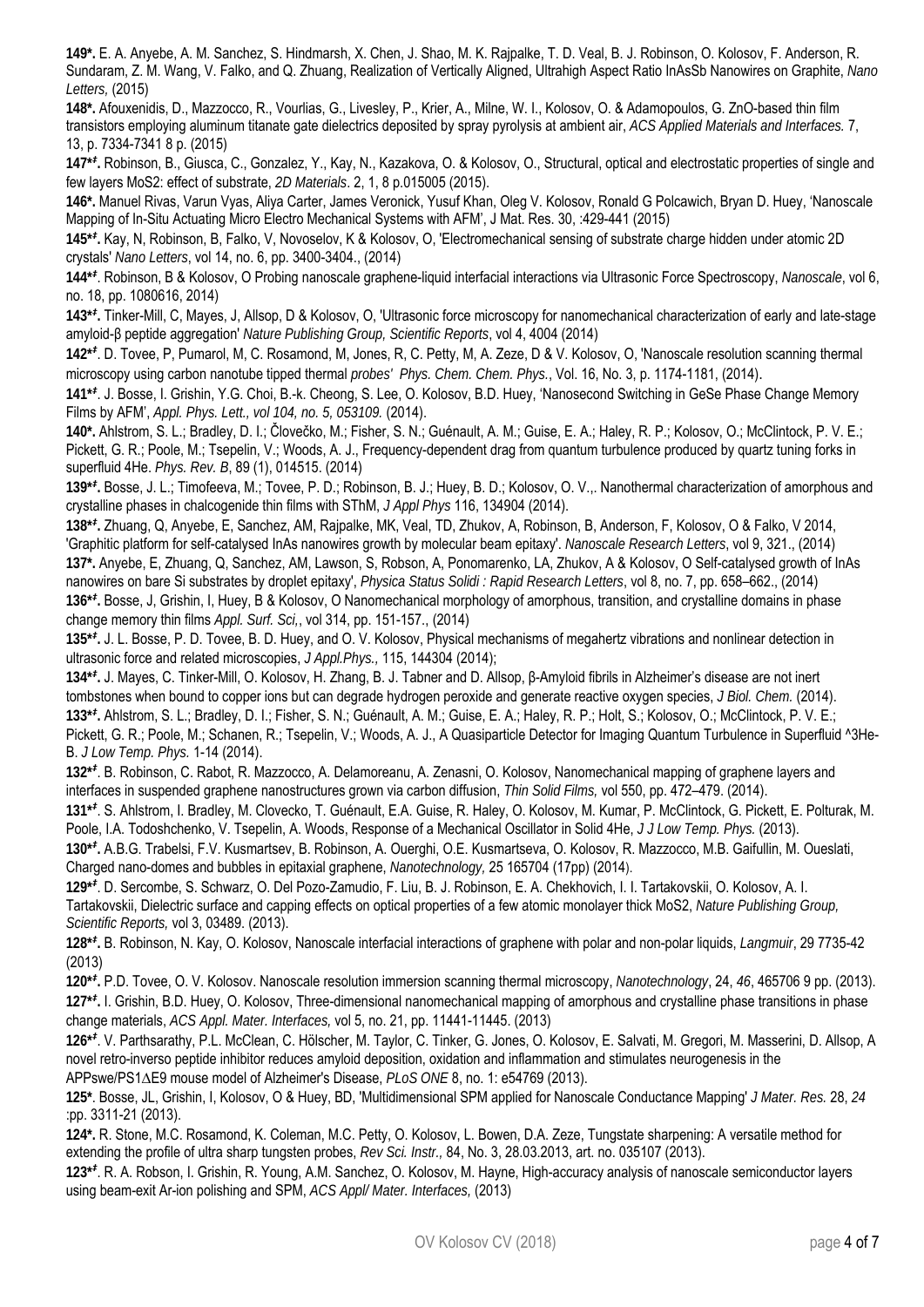**122\****‡* . M. E. Pumarol, P. Tovee, M.C. Rosamond, M. C. Petty, D. A. Zeze, V. Falko, and O. V. Kolosov, Direct nanoscale imaging of ballistic and diffusive thermal transport in graphene nanostructures, *Nano Letters*, 12 (6), pp 2906–11 (2012)

**121\***. D.I. Bradley, M. ˇCloveˇcko, S.N. Fisher, D. Garg, E. Guise, R.P. Haley, O. Kolosov, G.R. Pickett and V. Tsepelin, D. Schmoranzer, L. Skrbek, Crossover from hydrodynamic to acoustic drag on quartz tuning forks in normal and super liquid 4He, *Phys. Rev. B* 85, 014501 (2012). **120\****‡* . Tovee, Peter, Manuel E. Pumarol, D. A. Zeze, Kevin Kjoller, and O. Kolosov. Nanoscale Spatial Resolution Probes for Scanning Thermal Microscopy of Solid State Materials, *J. Appl. Phys.* 112, 114317 (2012)

**119\*.** Mark C. Rosamond, Andrew J. Gallant, Michael C. Petty, Oleg Kolosov and Dagou A. Zeze, A versatile nanopatterning technique based on controlled undercutting and liftoff, , *Advanced Materials*, 23 5039-44 (2011)

**118\****‡* . Kolosov, O.V., Grishin, I., & Jones, R., Material sensitive scanning probe microscopy of subsurface semiconductor nanostructures via beam exit Ar ion polishing, *Nanotechnology* 22 (18), 8 (2011)

**117\****‡* . F.Dinelli, C. Albonetti, O. V. Kolosov, Ultrasonic force microscopy: Detection and imaging of ultra-thin molecular domains, *Ultramicroscopy*, pp. 267-272, 111, Issue 4 (2011)

**116\****‡* **.** D.I. Bradley, P. Crookston, M. J. Fear, S. N. Fisher, G. Foulds, D. Garg, A. M. Guénault, E. Guise, R. P. Haley, O. Kolosov, G. R. Pickett, R. Schanen and V. Tsepelin, Measuring the Prong Velocity of Quartz Tuning Forks Used to Probe Quantum Fluids, *JLTP*, 161 #5/6, Dec. 2010). **115\*.** Kamarudin, MA, Hayne, M Zhuang, QD Kolosov, O; Nuytten, T Moshchalkov, Dinelli, F, GaSb quantum dot morphology for different growth temperatures and the dissolution effect of the GaAs capping layer, *J Phys. D-Appl. Phys.* 43(6) 065402 (2010)

**114\****‡* **.** V. B. Efimov, Deepak Garg, O. Kolosov and P. V. E. McClintock, Direct measurement of the critical velocity above which a tuning fork generates turbulence in superfluid helium, *JLTP* p. 456 158, #3/4 February (2010).

**113\****‡* **.** Petro, Miroslav; Nguyen, Son Hoai; Liu, Mingjun; Kolosov, Oleg. Combinatorial exploration of polymeric transport agents for targeted delivery of bioactives to human tissues. *Macromolecular Rapid Communications* 25(1), 178-188. (2004).

**112\*.** Szoszkiewicz, R.; Huey, B. D.; Kolosov, O. V.; Briggs, G. A. D.; Gremaud, G.; Kulik, A. J. Tribology and ultrasonic hysteresis at local scales. 210(1-2), 54-60. *Appl. Surf. Sci.* (2003)

**111\*.** Berezina, S.; Kolosov, O.; Slabeycius, J., Investigation of local mechanical properties of Al-Cu-Li alloys by acoustic microscope, *Komunikacie* 5(2), 26-8. (2003)

**110\****‡* . Tomoda, M.; Shiraishi, N.; Kolosov, O. V.; Wright, O. B. Local probing of thermal properties at submicron depths with megahertz photothermal vibrations. *Appl. Phys. Lett.* 82(4), 622-4. (2003)

**109\****‡* **.** Tomoda, M.; Shiraishi, N.; Inagaki, K.; Kolosov, O. V.; Wright, O. B. Subsurface mapping of thermal properties with optical heterodyne force microscopy. *Rev. Sci. Instr.,* 74(1, Pt. 2), 373 (2003)

**108\****‡* **.** Geer, R. E.; Kolosov, O. V.; Briggs, G. A. D.; Shekhawat, G. S. Nanometer-scale mechanical imaging of aluminum damascene interconnect structures in a low-dielectric-constant polymer. *J Appl. Phys.* 91(7), 4549-4555. (2002)

**107\****‡* **.** McGuigan, A. P.; Huey, B. D.; Briggs, G. A. D.; Kolosov, O. V.; Tsukahara, Y.; Yanaka, M. Measurement of debonding in cracked nanocomposite films by ultrasonic force microscopy. Applied Physics Letters 80(7), 1180-1182. (2002)

**106\****‡* **.** Porfyrakis, K.; Kolosov, O. V.; Assender, H. E. AFM and UFM surface characterization of rubber-toughened poly(methyl methacrylate) samples. *J Appl. Polym. Sci* 82(11), 2790-2798. (2001)

**105\****‡* **.** Cuberes, M. T.; Briggs, G. A. D.; Kolosov, O. Nonlinear detection of ultrasonic vibration of AFM cantilevers in and out of contact with the sample. *Nanotechnology* 12(1), 53-59. (2001)

**104\****‡* **.** Charmot, D.; Mansky, P.; Kolosov, O.; Benoit, D.; Klarner, G.; Jayaraman, M.; Piotti, M.; Chang, H.T.; Nava-Salgado, V.. High throughput synthesis and screening in specialty polymers applications. *Polymer Preprints* (Amer Chem Society) 42(2), 627-628 (2001)

**103\***. Deng, C.-S.; Assender, H. E.; Dinelli, F.; Kolosov, O. V.; Briggs, G. A. D.; Miyamoto, T.; Tsukahara, Y. Nucleation and growth of gas barrier aluminium oxide on surfaces of poly(ethylene terephthalate) and polypropylene: effects of the polymer surface properties. *J. Polym. Sci., Part B: Polym. Phys.* 38(23), 3151-3162. (2000)

**102\****‡* **.** Dinelli, F.; Biswas, S. K.; Briggs, G. A. D.; Kolosov, O. V.. Measurements of stiff-material compliance on the nanoscale using ultrasonic force microscopy. *Phys. Rev. B:* Condens. Matter Mater. Phys. 61(20), 13995-14006. (2000)

**101\****‡* **.** Cuberes, M. T.; Assender, H. E.; Briggs, G. A. D.; Kolosov, O. V. Heterodyne force microscopy of PMMA/rubber nanocomposites: nanomapping of viscoelastic response at ultrasonic frequencies. *J.Phys. D: Appl. Phys* 33(19), 2347-2355. . (2000)

**100\****‡* **.** Lefeuvre, O.; Kolosov, O. V.; Every, A. G.; Briggs, G. A. D.; Tsukahara, Y. Elastic measurements of layered nanocomposite materials by Brillouin spectroscopy. *Ultrasonics* 38(1-8), 459-465 (2000)

**99\****‡* **.** Inagaki, K.; Kolosov, O. V.; Briggs, G. A. D.; Wright, O. B., Waveguide UFM at 60 MHz , *Appl. Phys. Lett.* 76 (14), 1836-1838 (2000).

**98\****‡* **.** Dinelli, F.; Castell, M. R.; Ritchie, D. A.; Mason, N. J.; Briggs, G. A. D.; Kolosov, O. V. Mapping surface elastic properties of stiff and compliant materials on the nanoscale using ultrasonic force microscopy., *Phil. Mag. A* 80 (10), 2299-2323 (2000)

**97\****‡* **.** I. Pape, C.W. Lawrence, P.D. Warren, S.G. Roberts, G.A.D. Briggs, O.V. Kolosov, A.W. Hey, C. F. Paine and B K Tanner, Evaluation of polishing damage in alumina, *Phil. Mag*., 80, 1913-1934 (2000)

**96\****‡* . Hurley, D.H.; Wright, O.B.; Matsuda, O.; Gusev, V.E.; Kolosov, O.V., Laser picosecond acoustics in isotropic and anisotropic materials ; Ultrasonics, vol.38, no.1-8 , Page: 470-4, (2000).

**95\****‡* **.** Grier, E. J.; Kolosov, O.; Petford-Long, A. K.; Ward, R. C. C.; Wells, M. R.; Hjorvarsson, B. , Structural changes to epitaxial (0001) holmium layers during hydrogen loading *, J. Phys. D: Appl. Phys.* 33 (8) , 894-900. (2000)

**94. \****‡* Dinelli, F.; Assender, H. E.; Kirov, K.; Kolosov, O. V. , Surface morphology and crystallinity of biaxially stretched PET films on the nanoscale , *Polymer* 41(11), 4285-9 (2000)

**93\*.** Henry, B. M.; Dinelli, F.; Zhao, K. -Y.; Grovenor, C. R. M.; Kolosov, O. V.; Briggs, G. A. D.; Roberts, A. P.; Kumar, R. S.; Howson, R. P. , A microstructural study of transparent metal oxide gas barrier films, *Thin Solid Films* 355-356 500-505. (1999)

**92\****‡* **.** Dinelli, F.; Assender, H. E.; Takeda, N.; Briggs, G. A. D.; Kolosov, O. V., Elastic mapping of heterogeneous nanostructures with ultrasonic force microscopy (UFM) , S*urf. Interface Anal.* 27(5-6) , 562-7 (1999)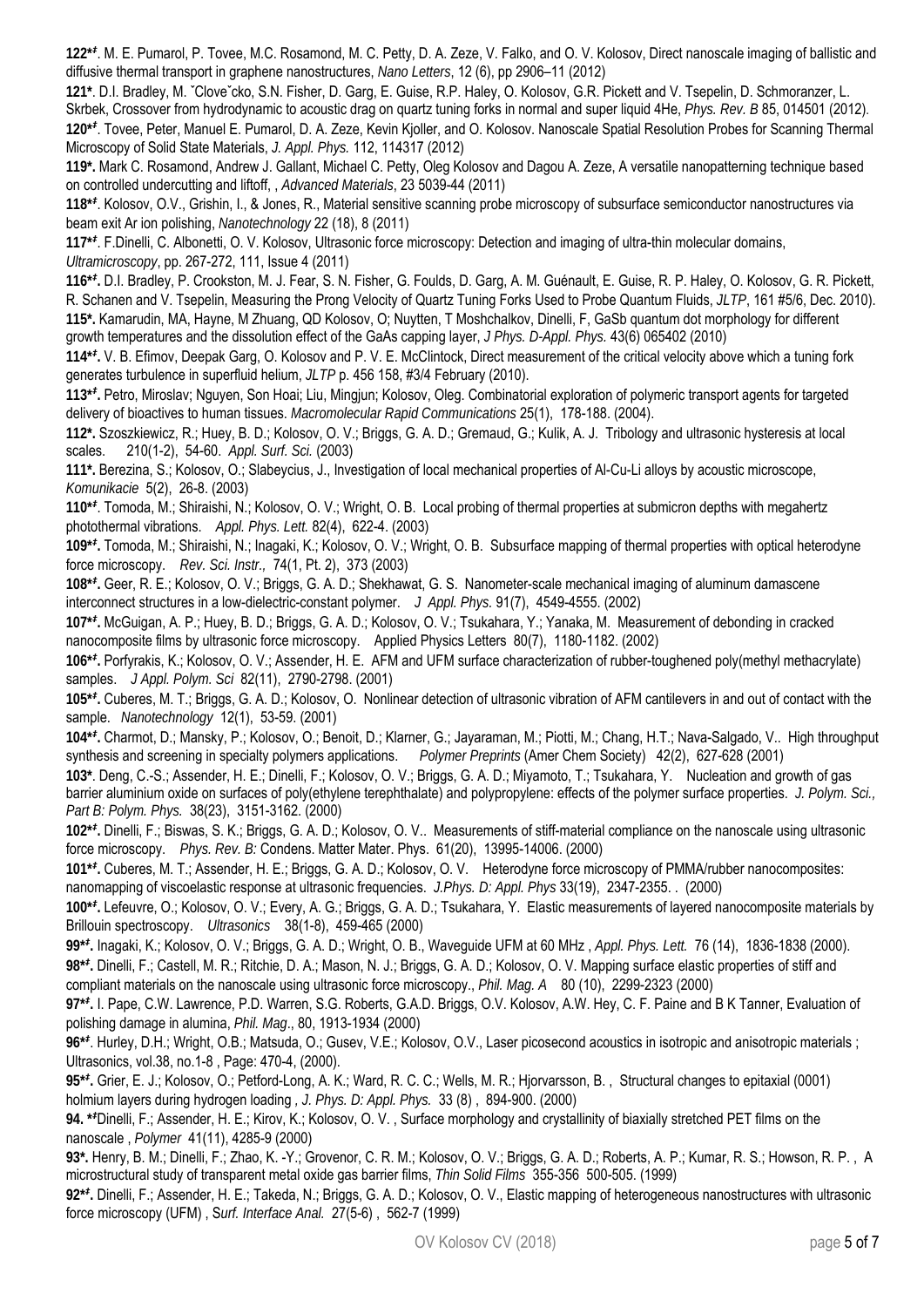**91\****‡* **.** O.V. Kolosov, M.R. Castell, C.D. Marsh, G.A.D. Briggs, T.I. Kamins, R.S. Williams, Imaging the elastic nanostructure of Ge islands by ultrasonic force microscopy, *Phys. Rev. Lett.,* Vol. 81, No.5, pp.1046-1049 (1998)

**90\****‡* **.** A. Briggs and O. Kolosov, Anisotropic elastic characterization of surfaces from 2 MHz to 20 GHz, Ultrasonics, 36, 1-5, pp.317-21. (1998) **89\****‡* **.** O. Kolosov, Ultrasonic Force Microscopy, feature paper (invited), *Materials World,* December, P.753-754. (1998)

**88\****‡* . Graciun, F.; Verardi, P.; Dinescu, M.; Dinelli, F.; Kolosov, O., Early stages of growth and nanostructure of Pb(Zr,Ti)O3 thin films observed by atomic force microscopy, *Thin Solid Films* 336(1,2), 281-285. (1998).

**87\****‡* **.** F. Dinelli; S. Biswas; A. Briggs and O. Kolosov, Ultrasound induced lubricity in microscopic contact, *APL*, 71 (9), 1177-1179 (1997) **86\****‡* . O. Kolosov, Ultrasonic scanned force microsopy, feature paper (invited), *Vision,* the Newsletter of the Scanning Probe Microscopy Programme, EPSRC, spring issue, p.1,8 (cover) (1997)

**85\*.** Warren, P. D.; Lawrence, C. W.; Roberts, S. G.; Briggs, G. A. D.; Pecorari, C.; Kolosov, O. V.; Puentes-Heras, M. M. , Evaluation of lapping and polishing damage in brittle materials by quantitative acoustic microscopy, *Br. Ceram. Proc.* 57 (*Adv. Characteris. Ceram.*), 167-76 (1997). **84\****‡* **.** A. S. Chekanov; T. S. Low; S. Alli; O. Kolosov; A. Briggs, Microcracks of the Thin-Film Head Alumina - L Cracks and U Cracks, *IEEE Transactions On Magnetics*, 32 (5), 3696-98 (1996).

**83\****‡* **.** S. Chekanov; S. Alli; O. Kolosov, Application of SPM for the Analysis of Microcracks of Thin-Film Head Alumina, *NATO Advanced Science Institutes Series, Series E, Applied Sciences,* 330 663-8 (1996).

**82\***. A. Briggs and O. Kolosov, Acoustic Microscopy for Imaging and Characterization, (invited) *MRS Bulletin*, v. 21, p.30-35 (1996)

**81\****‡* . O. Kolosov, Nanoscale Visualization And Control Of Ferroelectric Domains By AFM - Reply, *PRL*, 76, *22*, p.4292 (1996).

**80\****‡* . P.D. Warren, O.V. Kolosov, C. Pecorari, S.G. Roberts and G.A.D. Briggs, Characterisation of surface damage via contact probes, *Nanotechnology,* 7, p.288-94 (1996)

**79\***. P.D. Warren, C. Pecorari, O.V. Kolosov, C S.G. Roberts and G.A.D. Briggs, Characterisation of surface damage via surface acoustic waves, *Nanotechnology*, 7, p.295-301 (1996).

**78\****‡* . O. Kolosov, A. Gruverman, J. Hatano, K. Takahashi, and H. Tokumoto, Visualization and Control of Ferroelectric Domains at Nanoscale by Atomic Force Microscopy, *PRL*, 74 4309-4312 (1995)

**77\****‡* . A. Gruverman, O. Kolosov, J. Hatano, K. Takahashi, and H. Tokumoto, Domain structure and polarization reversal in ferroelectrics studied by atomic force microscopy, *J.Vac.Sci.Technol. B* 13 1095-1099 (1995)

**76\***. P. Zinin, W. Weise, O. Lobkis, O. Kolosov, S. Boseck, Fourier Optics Analysis of Spherical Particles Image Formation in Reflection Acoustic Microscopy, *Optic,* 98 45-60 (1994).

**75\****‡* . Kolosov O.V., Suzuki M., Yamanaka K. Microscale Evaluation of the Local Viscoelastic Properties of Polymer Gel for Artificial Muscles Using Acoustic Microscopy, *J. Appl. Phys.,* 74, pp.6407-12 (1993).

**74\****‡* . K. Yamanaka, O. Kolosov, H. Ogiso, Ultrasonic Force Microscopy of Byopolymers at Frequencies Above 100 MHz, in *Nanostructures & Quantum Effects*, Springer-Verlag pp. 345-8, (1994).

**73\****‡* . O. Kolosov, H. Ogiso, H. Tokumoto, K. Yamanaka, Elastic Imaging with Nanoscale and Atomic Resolution by Ultrasonic Force Microscopy (UFM), in *Nanostructres & Quantum Effects*, Springer-Verlag pp.349-52, (1994).

**72\****‡* . P. Zinin, O. Kolosov, O. Lobkis, K. Maslov, Visualisation of spherical objects by the reflection acoustic microscope, *Physical Acoustics*, 39 343-6, (1993).

**71\****‡* . K. Yamanaka, H. Ogiso, and O. Kolosov, Ultrasonic Force Microscopy for nanometer resolution subsurface imaging, *Appl. Phys. Lett.* 64 No.2 pp.178-80, (1994).

**70\****‡* . H. Sato, O. Kolosov, Y. Nagata, T. Koda, and K. Yamanaka, Acoustic Imaging of Plate Thickness and Sound Velocity during Tensile Testing at Low T, *Japanese J. Appl. Phys.* 33 6373-6378 (1994).

**69\****‡* **.** K. Yamanaka, H. Ogiso, and O. Kolosov, Analysis of subsurface imaging and effect of contact elasticity in the Ultrasonic Force Microscope, *Japanese J. Appl. Phys.* 33 pp. 3197-3203, (1994).

**68\****‡* . Kolosov O. V., Yamanaka K., Acoustic Knife Edge for Anisotropic and Dark Field Acoustic Imaging and Measurements, *Japanese J. of Appl. Phys.,* 33 Pt.1 No.1a, pp.329-333 (1994).

**67\****‡* **.** Yamanaka K. , Kolosov O. , Nagata Y. , Koda T., Nishino H., and Tsukahara Y., Analysis of excitation and coherent amplification of surface acoustic waves by the phase velocity scanning method, J*. Appl. Phys.,* 74 No.11 pp.6511-6522, (1993).

**66\****‡* . Kolosov O. V. and Yamanaka K., Nonlinear Detection of Ultrasonic Vibrations in an Atomic Force Microscope, *Japanese J. Appl. Phys. Lett.,* 32 Part.2 (Letters), No.8A, pp.L1095-L1098, (1993)

**65\****‡* **.** Kolosov O. V., Levin V. M., Mayev R. G., Senjushkina T. A., The Use of the Acoustic Microscopy for Biological Tissues Characterization, in *Selected Papers on Scanning Ac. Microsc*, ed. B. Khuri-Yakub, C. Quate, *SPIE Milestone Series,* v.53, ISBN 0-8194-0981-2, p. 290-8 (1992) **64\****‡* **.** Kolosov O.V., Lobkis O.I., Maslov K.I., Zinin P.V., The Effect of Focal Plane Position on the Image of Spherical Object in the Acoustic Microscope, *Acoustics Letters,* v.16, No.4, pp.84 8, (1992)

**63\****‡* **.** O.V. Kolosov, M. Suzuki, K. Yamanaka, Micromechanical Characterization of the Polymer Gel for Artificial Muscles, (in Japanese), *MEL NEWS* (J. Mech. Engn. Lab.), No.10, MITI, Japan, pp.4-5, (1992).

**62\****‡* **.** R.G. Mayev, O.V. Kolosov, O.I. Lobkis, Investigation of the Confocal System of the Transmission Acoustic Microscope, *Trans. of the Royal Microsc. Society,* London, UK, v.1, pp.107-10, (1992).

**61\****‡* . Levin V. M., Maev R. G., Kolosov O. V., Bukhny M., Theoretical Fundamentals of Quantitative Acoustic Microscopy, *Acta Phys. Slovaka,* v.40, No. 3, pp.171 84, (1992).

**60\****‡* . Enicolopyan N. S., Kolosov O. V., Lagutenkova E. Yu., Mayev R. G., Novikov D. D., Scanning Acoustic Microscopy Study of the Heterogeneity of Polymer Mixtures, *Soviet Physical Chemistry, Plenum* Publishing Corporation, v.292, No.2, pp.213 16. (1987). **59\****‡* . Enikolopyan, N. S.; Kolosov, O. V.; Lagutenkova, E. Yu.; Maev, R. G.; Novikov, D.D., Study of the heterogeneity of polymer mixtures by

scanning acoustic microscopy, *Dokl. Akad. Nauk SSSR* 292(6), 1418-22 [Phys. Chem.] (1987).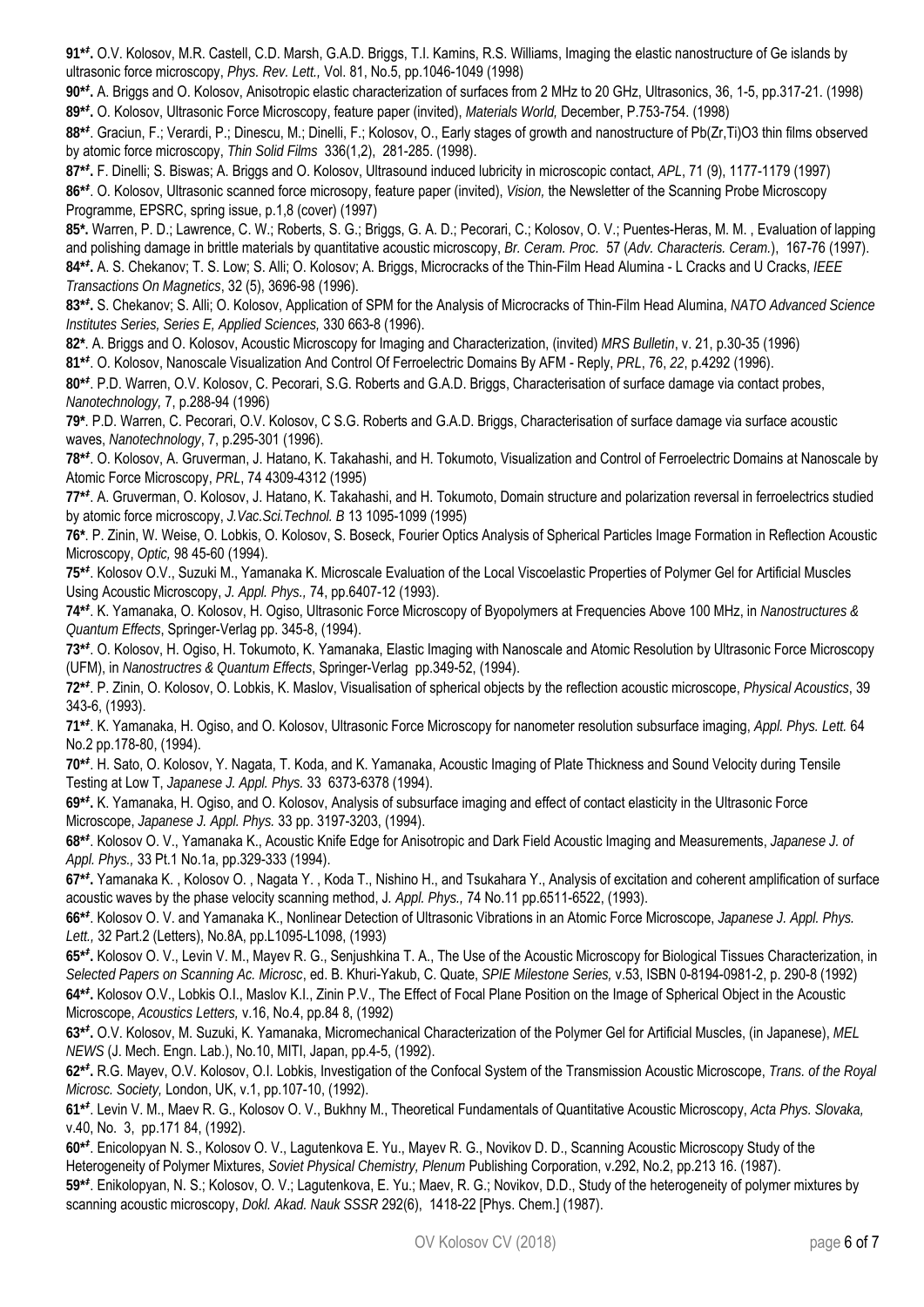**58.** Kolosov O. V., Levin V. M., Mayev R. G., Senyushkina T. A., Acoustic Microscopy of Collagen Tissues in book: "*Biomechanics in medicine and Surgery*", Kaunas, Lethuania, USSR (in Russian, abstr. in English), v.1, pp.200-5, (1987).

**57\****‡* **.** Kolosov O. V., Levin V. M., Mayev R. G., Senjushkina T. A., The Use of the Acoustic Microscopy for Biological Tissues Characterization, *Ultras. in Medicine and Biology*, v.13, No.8, pp.477 83, (1987).

**56\****‡* **.** Pirusian L. A., Kolosov O. V., Mayev R. G., Levin V. M., Senyushkina T. A., Acoustic Microscopy of Organic and Biological Materials, *Sov. Phys. Dokl.*, ©Amer. Inst. of Phys., v.30, No2, pp.150-2, (1985)

# *Peer‐reviewed conference proceedings (from 2015), a full list of 47 proceedings references can be found at*

*http://www.research.lancs.ac.uk/portal/en/people/oleg-kolosov/publications.html* 

**55.** Poon, S. W., Spiece, J., Robson, A. J., Kolosov, O. V. & Thompson, S. Probing thermal transport and layering in disk media using scanning thermal microscopy, 15/08/2017 Magnetics Conference (INTERMAG), 2017 IEEE International. IEEE, 2 p.

**54.** Kolosov, O., Dinelli, F., Robson, A., Krier, A., Hayne, M., Falko, V. & Henini, Nanometre scale 3D nanomechanical imaging of semiconductor structures from few nm to sub-micrometre depths, M. 2015 IEEE 2015 International Interconnect Technology Conference / Materials for Advanced Metallization Conference. Grenoble, France: IEEE, p. 43-46 4 p.

## *Monographs, book chapters, book forewords, editorials (6)*

**6.** Kolosov, O. V. Foreword to the book, Nanomechanical and Nanoelectromechanical Phenomena in 2D Atomic Crystals: A Scanning Probe Microscopy Approach. Kay, N. D. (ed.). Springer Nature, p. ix-x 2 p. (Springer Thesis) 2018

**5.** Kolosov, O. V. Foreword to the book, 5/06/2016 Nanoscale Imaging and Characterisation of Amyloid-β. Tinker-Mill, C. (ed.). Springer, (Springer Theses)

**4***‡* **.** O. Kolosov and A. Briggs, Ultrasonic Force and Related Microscopies, chapter in book "*Scanning Probe Acoustic Techniques*", series of Nanoscience and Technology, Springer, 31 pp. (2013)

**3***‡* **.** A. Briggs and O. Kolosov, Acoustically Excited Probe Microscopy, in "*Advances in Acoustic Microscopy and High Resolution Ultrasonic Imaging: From Principles to New Applications*" ed. Roman Maev, by Wiley VCH, 29 pp. (2013).

**2.** Cumins, J, Fong, D, Huang, J, Lindsay, S, Zhou, G, Guo, J, Bluhm, H, Haveker, M, Yamaguchi, S, Koster, G, Granozio, F, Eres, G, Eom, C-B, Ingle, N, Kolosov, O, Huey, BD, Hong, S & Shin, H (eds), *Advances in Spectroscopy and Imaging of Surfaces and Nanostructures*: Symposium held November 29–December 3, Boston, Massachusetts, U.S.A.Materials Research Society Symposium Proceedings, vol. 1318, Cambridge University Press, New York (2011).

**1.** Briggs and O. Kolosov, *Acoustic Microscopy*, 2nd enlarged edition, Oxford University Press, 366 pp (2009) (monograph, 743 citations).

## *Awarded Patents (additionally, a list of 41 published applications can be found at*

*http://www.research.lancs.ac.uk/portal/en/people/oleg-kolosov/publications.html.* 

**30\*** Kolosov, O, Grishin, I, Method for Ion Beam Polishing and Polished Sample, European Patent **EP 2,537,017 B1**, 9 Sep (2016).

**29\*** Kolosov, O, Grishin, I, Method and Apparatus for Ion Beam Polishing, US Patent **US 9,082,587 B2**, 6 Jul (2015).

**28***‡* . Kolosov; Oleg, Matsiev; Leonid, Varni; John F., Dales; G. Cameron, Ludtke; Olaf, Wullner; Dirk, Buhrdorf; Andreas, Dobrinski; Heiko, Method of packaging a sensor, **US 8732938**, May 27, (2014)

**27***‡* . Kolosov; O., Matsiev; L., Varni; J. F., Dales; G. C., Ludtke; O., Wullner; D., Buhrdorf; A., Dobrinski; H. **US 7,721,590**, May 25 (2010) **26.** Burdett I.; Lynn T.; Kolosov O.; Zilker D. P.Jr; Matsiev L. Systems And Methods For Monitoring Solids Using Mechanical Resonator, **US 7,634,937** Dec 22 (2009).

**25.** Bennett J., Kolosov O., Matsiev LL., Flexural resonator sensing device and method, **US 7,562,557** (2009).

**24.** Cypes S., Uhrich M., Carlson E., Kolosov O., Padowitz D., Bennett J., Matsiev L., Monitoring and controlling unit operations**, US 7,603,889 (2009).** 

**23.** L. Matsiev, O. Kolosov, M. Uhrich, W. C. Rust, J, M. Feland III, J. F. Varni, B. Walker Environmental Control System Fluid Sensing System and Method, **US 7,350,367**, 1 April (2008)

**22.** Matsiev L., Bennett; J., Pinkas; D.M., Spitkovsky; M., Kolosov; O., Guan; S., Uhrich; M., Dales; G. C., Varni; J. F., Walker; B., Gammer; V., Padowitz; D., Low; E., Machine fluid sensor, **US 7,254,990** August 14 (2007).

**21.** James Bennett, G. Cameron Dales, John M. Feland III, Oleg Kolosov, Eric Low, Leonid Matsiev, William C. Rust, Mikhail Spitkovsky, Mark Uhrich Portable Fluid Sensing Device and Method, **USA 7,272,525,** Sep 18 (2007)

**20***‡* **.** O. Kolosov, L.Matsiev; M.Spitkovsky; V.Gammer; Application specific integrated circuitry, **US 7,225,081**, May 29 (2007).

**19***‡* **.** Kolosov; Oleg, Matsiev; Leonid, Padowitz; David, Mechanical resonator, **US 7,210,332**, May 1 (2007).

**18.** Carlson E. D., Kolosov; O., Matsiev; L., High throughput microbalance and methods of using same, **US 7,207,211**, Apr. 24 (2007).

**17***‡* **.** Kolosov O; Matsiev L.; Petro M.. Flow detectors having mechanical oscillators, and use thereof, **US 7,302,830**, Dec 4 (2007)

**16***‡* **.** O.V.Kolosov, L.Matsiev, M.Spitkovsky, V.Gammer, Integrated circuitry for controlling analysis of a fluid, **US 7,158,897** Jan 2, (2007).

**15***‡* **.** Hajduk; Damian A., Kolosov; Oleg, High throughput permeability testing of materials libraries, **US 7,112,443**, Sep. 26, (2006).

**14.** Matsiev; L., Bennett; J., Pinkas; D. M., Spitkovsky; M. , Kolosov; O., Guan; S., Uhrich; M., Dales; G. C., Varni; J. F., Walker; B., Gammer; V., Padowitz; D., Low; E., Machine fluid sensor and method, **US 7,043,969**, May 16 (2006).

**13***‡* **.** D.A.Hajduk, O.Kolosov, High throughput preparation/ analysis of plastically shaped material samples, **US 7,013,709** 03/2**1 (2006)**.

**12***‡* **.** O.Kolosov, L.Matsiev, M.Spitkovsky, V.Gammer, Application Specific IC For Controlling Analysis For a Fluid, **US 6,873,916** 03/29 (2005).

**11.** Eric D. Carlson, Oleg Kolosov, Leonid Matsiev, Laura T. Mazzola, Mikhail Spitkovsky, John Gallipeo, High Throughput Microbalance And Methods of Using Same **US 6,928,877**, 16 August, (2005)

**10.** D. Hajduk, E. D. Carlson, J. C. Freitag, O. Kolosov, J. R. Engstrom, A. Safir, R. Srinivasan, L. Matsiev Instrument For High Throughput Measurement Of Material Physical Properties And Method Of Using Same, **US 6,936,471**, 30 Aug, (2005).

**9.** Damian Hajduk, Eric D. Carlson, J. Christopher Freitag, Oleg Kolosov, Canada **CA 2344755 11/09** Instrument For High Throughput Measurement Of Material Physical Properties And Method Of Using Same (2004)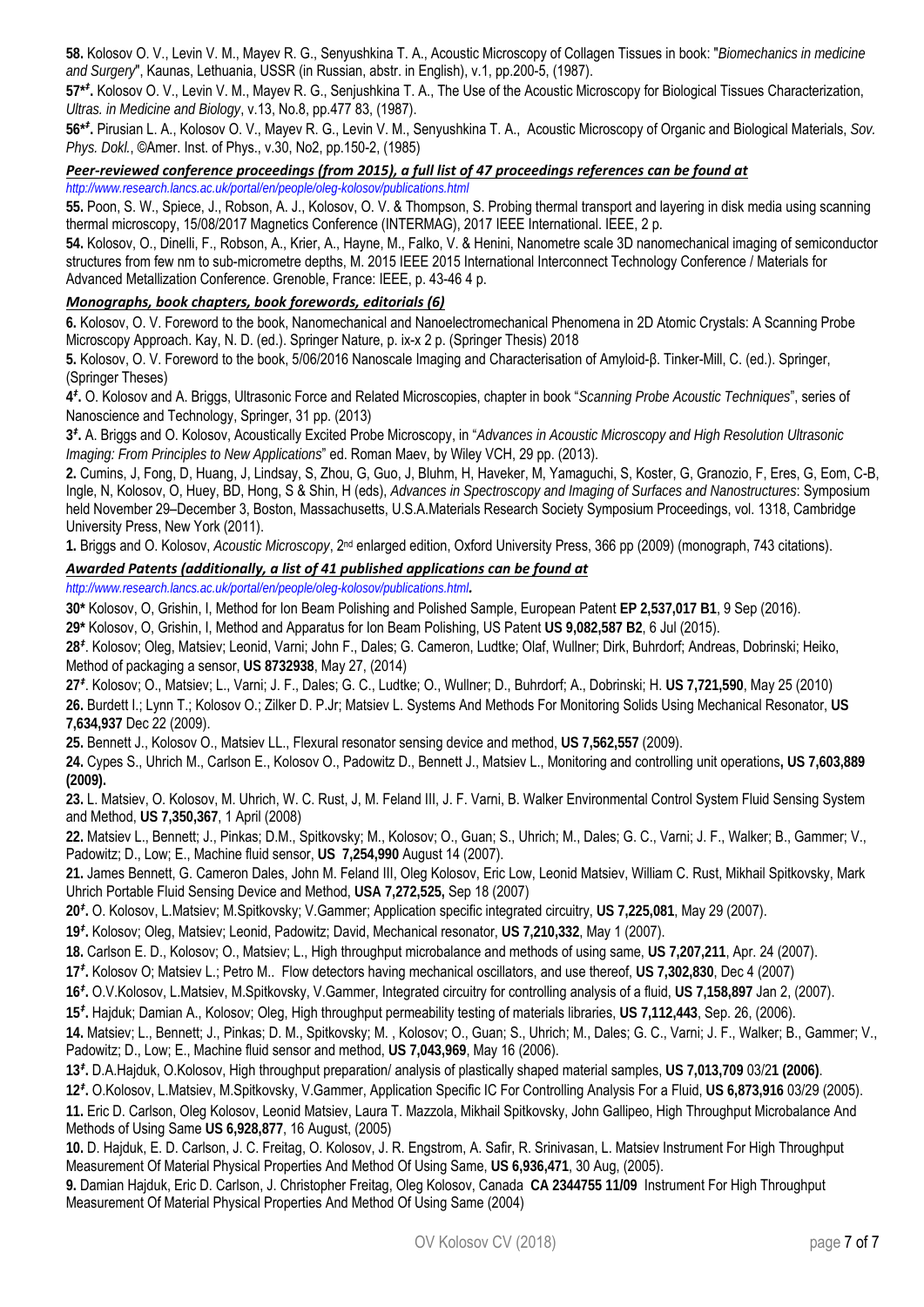**8***‡* **.** Hajduk; D. A.; Carlson; E. D.; Freitag; J. C.; Kolosov; O, Instrument for high throughput measurement of material physical properties of a plurality of samples, **US 6,679,130,** January 20, (2004)

**7.** Hajduk; D. A.; Carlson; E. D.; Freitag; J. C.; Kolosov; O.; Engstrom; James R.; Safir; A.; Srinivasan; R.; Matsiev; L., High throughput mechanical property and bulge testing of materials libraries, **US 6,772,642**, August 10, (2004).

**6.** Hajduk; D. A.; Carlson; E. D.; Freitag; J. C.; Kolosov; O.; Engstrom; James R.; Safir; A.; Srinivasan; R.; Matsiev; L., High throughput mechanical property testing of materials libraries using capacitance, **US 6,690,179** February 10, (2004).

**5.** Hajduk; D. A.; Carlson; E. D.; Freitag; J. C.; Kolosov; O.; Engstrom; James R.; Safir; A.; Srinivasan; R.; Matsiev; L., High throughput mechanical property testing of materials libraries using a piezoelectric, **US 6,650,102**, February 10, (2004).

**4***‡* **.** Kolosov O. V., Yamanaka K., Watanabe K., Ultrasonic oscillation detection method and sample observing method in atomic force microscope, No. K-2712, priority 12.05.93, F1909, **Patent of Japan 5-133878**, publication No.06323843 A. (1993)

**3.** Yamanaka K., Kolosov O. V., Ogiso H., Sato H., Koda T., Apparatus and sample observation method in Atomic Force Microscopes, No. K-2711, priority 13.05.93) **Patent of Japan, 5-135342** publication 6-323834 A, no. 2535759 (1993)

**2***‡* **.** Kolosov O. V., Matsyev L. F., Mayev R. G., Esskov Yu. B., Bondarenko Yu. K., Troitskiy V. A., Method of Layer Materials and other Objects Investigation by Using the Acoustic Microscope, **USSR 1587337**, USSR Pat. Bull., No.31, (1990).

**1***‡* **.** Kolosov O. V., Matsyev L. F., Maev R. G., Lagutenkova E. Yu., Senyushkina T. A., Pyshniy M. F., Method of the Investigation of Inner Structure of the Objects in the Transmission Acoustic Microscope, **USSR 1409915**, USSR Pat. Bull., No.26, (1988)

## *Papers currently under review and under submission.*

**5\****‡* **.** B.J. Robinson, M. Pumarol, O.V. Kolosov, Shear\_Forces\_and\_Heat\_Conductance\_in\_Nanoscale\_Junctions, Physical Review Letters, (2018) under review.

**4\*.** Andrés Black, Jonathan Roberts, María Acebrón, Ramón Bernardo-Gavito, Ghazi Alsharif, Fernando J. Urbanos, Beatriz H. Juárez, Oleg V. Kolosov, Benjamin J. Robinson, Rodolfo Miranda, Amadeo L. Vázquez de Parga, Daniel Granados, Robert J. Young, Large Area Heterostructures from Graphene and Encapsulated Colloidal Quantum Dots via the Langmuir-Blodgett Method, ACS Applied Materials and Interfaces (2018) under review.

**3\****‡* **.**Measuring thermal transport in buried nanostructures, Jean Spièce, Charalambos Evangeli, Alex J. Robson, Alexandros El Sachat, Linda Haenel, M. Isabel Alonso, Miquel Garriga, Benjamin J. Robinson, Michael Oehme, Jörg Schulz, Francesc Alzina, Clivia Sotomayor Torres, Oleg V. Kolosov.

**2\****‡* **.** J. Spiece, C. Evangeli, K. Lulla, A.J. Robson, B.J. Robinson and O.V. Kolosov, Spatially distributed scanning thermal microscope sensors for precise nanothermal measurements, Intern J Nanoscale Heat and Mass Transfer (2018) submitted.

**1\****‡* **.** Load dependence of electrical conductance in nanoscale constrictions, Ghazi Alsharif, Zhiming Jin, Qiandong Zhuang, Benjamin. J. Robinson, and Oleg. V. Kolosov, Nanoscale (2018) submitted.

## *Invited talks (from 2012).*

 Italian National Institute of Optics, CNR, Pisa, Italy. **Physics Department, Delhi University, Delhi, India. Bruker SPM users meeting, Leeds, UK. Nanothermal Symposium, Trondheim, Norway. IITC – 2015, Grenoble, France.**  University of York, University of Nottingham – colloquia. International interconnect technology/materials for advanced metallization conference, Grenoble, France. 2014 Materials Research Society Fall Meeting, Boston, MA, USA. Kamerling Onnes Laboratory, Leiden, Netherlands, 2013.  **Laurent Institute of Material Science Colloquia, University of Connecticut, Storrs, CT, USA.**  International Center for Materials Nanoarchitectonics, National Institute for Materials Science, Tsukuba, Japan. Centre for Nanotechnology Innovation, NEST, Scuola Normale, Pisa, Italy. QMNTIA 2013 (Quantitative Micro and Nano-Thermal Imaging and Analysis), Reims, France. Clarendon Laboratory Colloquia, Physics Department, Oxford University, Oxford, UK. NPL (National Physical Laboratory) Colloquia, Teddington, UK. Materials Department Colloquia, University of Oxford, UK. Bruker nanotechnology users seminar, Warwick, UK<br>**2013** International Symposium on Molecular Electronics, I International Symposium on Molecular Electronics, Lancaster, UK 4th Multifrequency AFM Conference, Madrid, Spain. **BIT's Annual World Congress of Advanced Materials, Bejing, China.**  The International Conference on Graphene and its Applications, Loughborough, UK. Experimenter of the Week Lecture, Kavli Institute of Theoretical Physics, Santa Barbara, USA. Physics Department Colloquia, Loughborough University, Loughborough, UK.

## *Conference presentations (2015‐2017).*

**28.** Kolosov, O. V., Nanoscale 3D-mapping of electrical, thermal and mechanical properties of buried layers and interfaces via functional atomic force microscopy, 11/10/2017, Bruker SPM Conference, Leeds, Speech.

**27.** San Juan Mucientes, M., Shearer, M., Hamers, B., Zhao, Y., Jin, S. & Kolosov, O. V. Subsurface imaging of stacking faults and dislocations in WS2 CVD grown flakes via Ultrasonic and Heterodyne Force Microscopy, 11/10/2017, Bruker SPM Conference, Leeds, poster.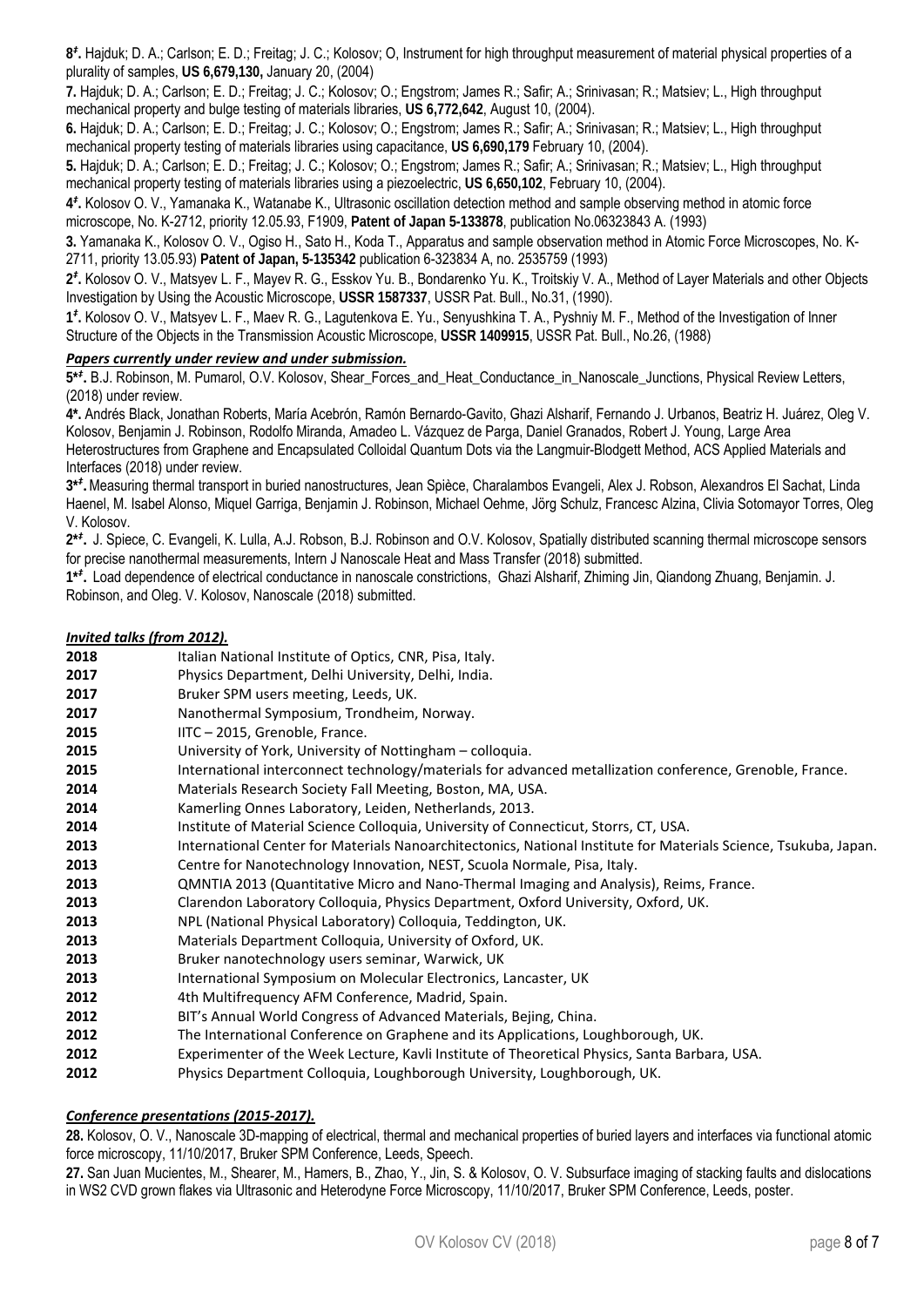**26.** Castanon, E., Evangeli, C., Spiece, J., Robinson, B. J., Gomes, S., Kazakova, O. & Kolosov, O. V., Characterisation of local thermal properties in nanoscale structures by scanning thermal microscopy, 3/07/2017 3 p., MMC2017, Manchester, Abstract

**25.** Alsharif, G., Hanel, L., Robson, A. J., Schultze, J., Robinson, B. J. & Kolosov, O. V., Correlation of nano-scale electrical and topographical mapping of buried nanoscale semiconductor junctions, 3/07/2017 2 p., Abstract.

**24.** Kolosov, O. V., Kay, N., Robinson, B. J., Novoselov, K. S. & Dinelli, F., Mapping nanosecond time scale nanoelectromechanical phenomena in 2D Materials on nanometre length scale via ultrasonic and heterodyne force microscopies, 3/07/2017, MMC2017, Manchester, Speech. **23.** San Juan Mucientes, M. & Kolosov, O. V., Mapping of vibrational modes of nanoscale membranes via scanning probe microscopy, 3/07/2017 2 p. MMC2017, Manchester, Abstract.

**22.** Spiece, J., Robson, A. J., Evangeli, C. & Kolosov, O. V. Novel nanoscale method for thermal conductivity measurements, 3/07/2017 3 p., MMC2017, Manchester, Abstract

**21.** Evangeli, C., Spiece, J., Robson, A. J., Kay, N. & Kolosov, O. V., Scanning Thermal Microscopy on 2D Materials at cryogenic temperatures, 3/07/2017 2 p. MMC2017, Manchester, Abstract.

**20.** Robson, A. J., Spiece, J., Evangeli, C., Ritasalo, R., Matvejeff, M., Grigoras, K., Prunnila, M. & Kolosov, O. V., Structural Characterisation of ALD coated Porous Si via Beam-Exit Cross-Sectional Polishing, 3/07/2017 5 p., MMC2017, Manchester, Abstract.

**19.** Kolosov, O. V., Measurements of nanoscale thermal properties of materials via Scanning Thermal Microscopy (SThM): Challenges and solutions, 12/06/2017 1 p., MMC2017, Manchester, Speech

**18.** Robinson, B. J. & Kolosov, O. V., Correlation of Heat Transport and Shear Forces in Nanoscale Junctions, 20/04/2017, Speech

**17.** Kolosov, O. V., Spiece, J. & Robinson, B. J., Probing Nanoscale Heat Transport in Liquid Environments—Contact and Non-Contact Immersion Scanning Thermal Microscopy (iSThM), 18/04/2017, MRS Spring Meeting, Phoenix, USA, Abstract

Kolosov, O. V., Kay, N., Novoselov, K. S., Robinson, B. J. & Dinelli, F, Probing Interfaces, Hidden Charges and ns Time-Scale Nanoelectromechanics of 2D Materials via Ultrasonic SPM,. 1/03/2017, MRS Spring Meeting, Phoenix, USA, Abstract

**16.** Spiece, J., Evangeli, C., Robson, A. J., Robinson, B. J., Alzina, F. & Kolosov, O. V. Quantitative Measurements of Intrinsic Thermal Conductivity of Surface and Buried Nanoscale Layers via Cross-Sectional Scanning Thermal Microscopy – X-SThM, 1/03/2017, MRS Spring Meeting, Phoenix, USA, Abstract.

**15.** Robinson, B. J., Kolosov, O. V., Bailey, S. W. D., Bryce, M. R., Jarvis, S. & Lambert, C. J., Surface Functionalization of Graphene via the Controlled Assembly of 2D Micelles, MRS Spring Meeting, Phoenix, USA, 1/03/2017, Speech.

**14.** Alsharif, G., Robinson, B. J. & Kolosov, O. V. 52 1 p., Micro and Nanoscale Mapping of Electrical Characterization of Graphene and Semiconductor Heterostructures. 24/07/2016 p. ANM 2016, Aveiro, Portugal, Abstract

**13.** Kolosov, O. V., Kay, N., Spiece, J., Alsharif, G., Robinson, B. J. & Dinelli, F., Nano-mapping of Surface and Subsurface Physical Properties of 2D materials, 25//06/2016 p. 18 1 p., ANM 2016, Aveiro, Portugal, Abstract.

**12.** Bin Esro, M., Kolosov, O. V., Cho, J. H., Milne, W. I. & Adamopoulos, G., Structural and electrical characterization of SiO2 gate dielectrics grown from solutions at moderate temperature in air, 05/2016, EMRS 2016, Lille, France, Speech.

**11.** Spiece, J., Robinson, B. J. & Kolosov, O. V., SThM of 2D materials: nanoscale interactions and multiple parameters, 05/2015, EMRS 2015, Lille, France, Abstract.

**10.** Kolosov, O., Robinson, B. & Pumarol Crestar, M. Direct probing of nanoscale heat transport phenomena via scanning thermal and shear force microscopies, 2015 1 p. EMRS 2015, Lille, France, Abstract

**9.** Kolosov, O., Kay, N., Dinelli, F., Robinson, B., Falko, V. & Pingue, P., Exploring buried interfaces and nanoelectromechanical devices in 2D materials – effects of elastic anisotropy, 2015, EMRS 2015, Lille, France, Abstract.

**8.** Afouxenidis, D., Kolosov, O., Vourlias, G., Krier, A., Milne, W. I. & Adamopoulos, G, High-mobility Gallium Indium Zinc Oxide-based thin film transistors grown by Spray Pyrolysis in Air, 2015, EMRS 2015, Lille, France, Poster.

**7.** Kolosov, O. & Robinson, B. Immersion scanning thermal microscopy: probing nanoscale heat transport in liquid environments, 2015 Proceedings of the 2nd International Conference on Fluid Flow, Heat and Mass Transfer.Ottawa, 4 p. 176, Proceedings

**6.** Bin Esro, M., Kolosov, O., Vourlias, G., Krier, A., Milne, W. I. & Adamopoulos, G, Low-voltage ZnO thin-film transistors employing Nd2O3 high-k dielectrics deposited by spray pyrolysis in air, 2015, EMRS 2015, Lille, France, Poster

**5.** Spiece, J., Kolosov, O. & Robinson, B. 2015, Quantitative Nanothermal Study of 2D materials by SThM and Finite Elements Simulations, Graphene Week 2015, Manchester, Abstract.

**4.** Robinson, B., Spiece, J., Tovee, P. & Kolosov, O Scanning thermal microscopy and finite elements studies of 2D materials, 2015, Graphene Week 2015, Manchester, Abstract

**3.** Bin Esro, M., Mazzocco, R., Vourlias, G., Krier, A., Milne, W. I., Kolosov, O. & Adamopoulos, G. Solution processed a-LaAlO3 gate dielectrics for their applications in thin film transistors employing metal oxide semiconducting channels, 2015, EMRS 2015, Lille, France, Poster.

**2.** The formation of two-dimensional micelles on graphene, Robinson, B., Bailey, S., Mazzocco, R., Bryce, M. R., Lambert, C. & Kolosov, O. 2015, ICMAT, Singapore, Abstract.

**1.** Kay, N., Robinson, B., Novoselov, K. S. & Kolosov, O., Time-dependant electrostatic and electromechanical phenomena in Graphene NEMS, 2015, ICMAT, Singapore, Abstract.

## *5 Most significant publications.*

**1.** B.J. Robinson, M. Pumarol, O.V. Kolosov, Shear\_Forces\_and\_Heat\_Conductance\_in\_Nanoscale\_Junctions, Physical Review Letters, (2018) under review.

**2**. Kolosov O. V. and Yamanaka K., Nonlinear Detection of Ultrasonic Vibrations in an Atomic Force Microscope, *Japanese J. Appl. Phys. Lett.,*  32 Part.2 (Letters), No.8A, pp.L1095-L1098, (1993)

**3.** Dinelli F, Pingue P, Kay ND, Kolosov OV. Subsurface imaging of two-dimensional materials at the nanoscale. *Nanotechnology*. 2017;28(8):085706.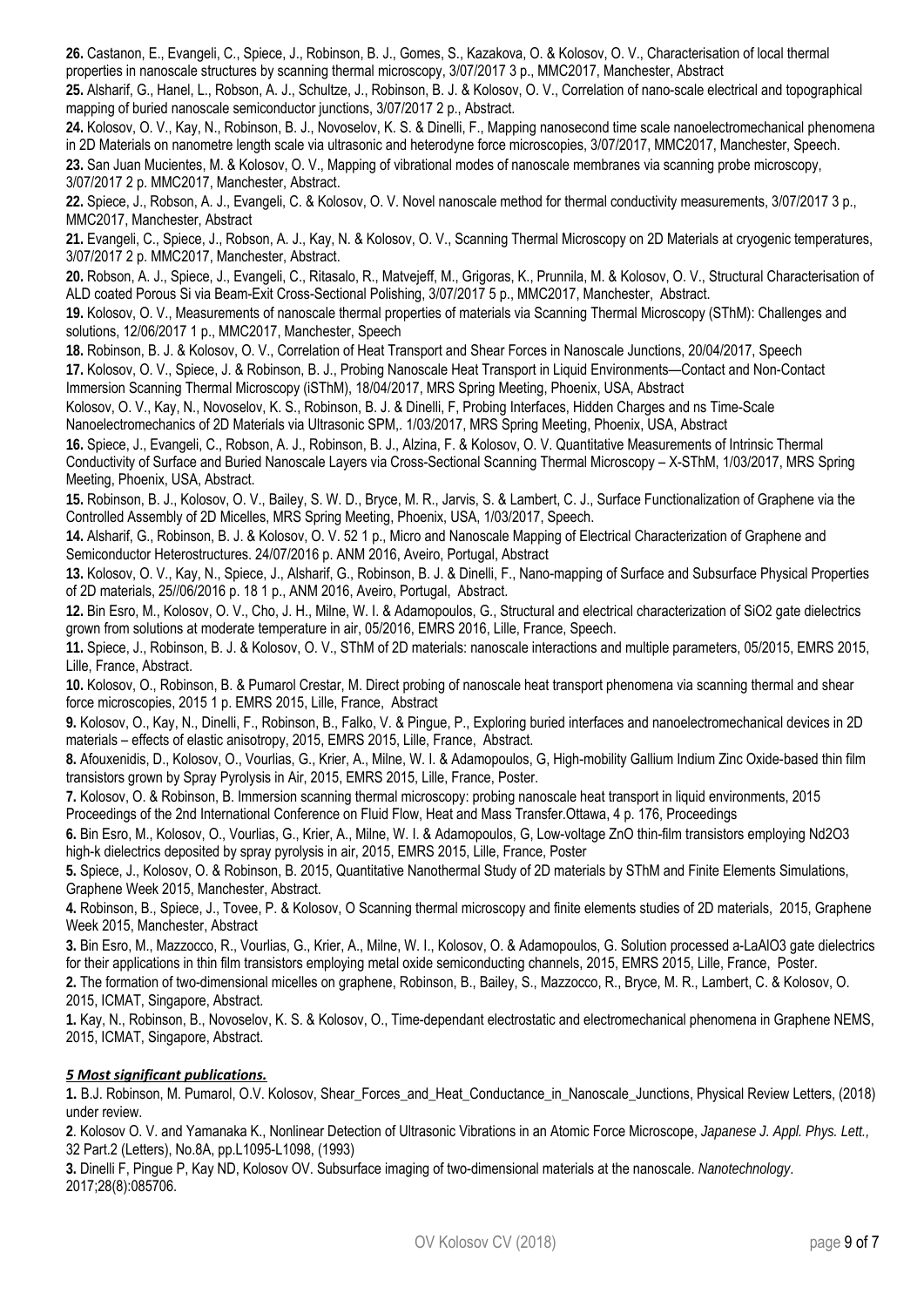**4.** Cuberes, M. T.; Assender, H. E.; Briggs, G. A. D.; Kolosov, O. V. Heterodyne force microscopy of PMMA/rubber nanocomposites: nanomapping of viscoelastic response at ultrasonic frequencies. *J.Phys. D: Appl. Phys* 33(19), 2347-2355. . (2000) **5.** Gehring, P., Harzgeim, A., Spiece, J., Sheng, Y., Rogers, G., Evangeli, C., Mishra, A., Robinson, B. J., Porfyrakis, K., Warner, J. H., Kolosov, O. V., Briggs, A. & Mol, J. A. Field-Effect Control of Graphene–Fullerene Thermoelectric Nanodevices, *Nano Letters.* 17, 11, p. 7055-7061 (2017).

## **TRANSLATIONAL WORK.**

## *Impact generated by research activities*

| Impact area, description of the IP                                                                               | IP – patents $\&$<br>applications (year)                          | Industrial sector & companies External web references<br>currently using the IP            |                                                                                                            |
|------------------------------------------------------------------------------------------------------------------|-------------------------------------------------------------------|--------------------------------------------------------------------------------------------|------------------------------------------------------------------------------------------------------------|
| Instrumentation for semiconductor<br>industry: imaging of subsurface and<br>3D structure of nanoscale devices    | US 9,082,587B2 (2016)<br>EP 2,537,017B1 (2015)                    | Semiconductor and Scientific<br>instrumentation companies:<br>LMA Ltd. (LU spin-off, 2014) | http://www.highbeam.com/doc/1P3-<br>2435666231.html                                                        |
| Oil and gas exploration: probing oil<br>and gas physical properties via micro-<br>machined sensors.              | US 7,721,590 (2010)<br>US 7,562,557 (2009)<br>US 7,043,969 (2006) | Oil and gas exploration<br>companies.<br>Baker Hughes Inc.                                 | http://www.bakerhughes.com/news-and-<br>media/resources/brochures/in-situ-fluids-<br>explorer-ifx          |
| Automotive MEMS sensors: motor<br>oil/fluids condition monitoring.                                               | US 8,732,938 (2014)<br>US 7,210,332 (2007)                        | 1st/2 <sup>nd</sup> tier Automotive industries<br>suppliers: TE Connectivity Inc.          | http://www.meas-spec.com/fluid-property-<br>sensors/fluid-property-sensors.aspx                            |
| 4 MEMS/NEMS sensors, analoque/<br>digital IC's: sensor interface, on-chip<br>lock-in amplifier, vector analyser. | US 7,225,081 (2007)<br>US 7,158,897 (2007)                        | Semiconductor industry, IC<br>manufacturers:<br>Analog Devices, Inc.                       | http://www.analog.com/en/rfif-<br>components/direct-digital-synthesis-<br>dds/ad5933/products/product.html |

## *Media reports (2009 – present)*

| Year | Subject                                                                          | Media reports                                                                                                                                                                                                                                                                                                                                                                                                                                     |
|------|----------------------------------------------------------------------------------|---------------------------------------------------------------------------------------------------------------------------------------------------------------------------------------------------------------------------------------------------------------------------------------------------------------------------------------------------------------------------------------------------------------------------------------------------|
| 2014 | New approach to explore<br>pathogens in the early stages of<br>Alzheimer decease | http://www.sciencedaily.com/releases/2014/04/140401122336.htm<br>http://medicalxpress.com/news/2014-04-imaging-tool-insight-alzheimer.html<br>http://www.labnews.co.uk/news/sewing-machine-inspires-imaging-tool-for-alzheimers/<br>http://www.thehealthsite.com/news/the-humble-sewing-machine-provides-fresh-insights-on-alzheimers-<br>origins/<br>http://www.biotechniques.com/news/Tools-of-the-Trade/biotechniques-350276.html#.VFKMrPmsV8F |
| 2014 | New Lancaster spin-off in high-<br>tech instrumentation                          | http://www.insidermedia.com/insider/north-west/111690-lancaster-university-launches-spin-out<br>http://metrc.co.uk/news/latestnews/lancastermaterialsanalysis.aspx?p=1                                                                                                                                                                                                                                                                            |
| 2014 | New Critical Mass EPSRC<br>project in biomedicine                                | https://www.stfc.ac.uk/3007.aspx?p=1<br>http://www.myscience.org.uk/news/2014/a_brighter_future_for_cancer_diagnosis-2014-lancaster                                                                                                                                                                                                                                                                                                               |
| 2012 | Top Physics Student of the<br>Year Award to the supervised<br>student            | http://www.npl.co.uk/news/best-physics-student-of-2012<br>http://www.graphene-nownano.manchester.ac.uk/news-and-events/                                                                                                                                                                                                                                                                                                                           |
| 2011 | Patent applied for in high-tech<br>field                                         | http://www.highbeam.com/doc/1P3-2435666231.html                                                                                                                                                                                                                                                                                                                                                                                                   |
| 2010 | Physics Student of the Year<br>Award nomination to supervised<br>student         | http://www.lancaster.ac.uk/sci-tech/news/001008/                                                                                                                                                                                                                                                                                                                                                                                                  |

# **MANAGEMENET/LEADERSHIP.**

## *University Duties*

In 2015-2016 by invitation from PVC Steve Decent I served as an interim director of Lancaster Material Science Institute (MSI) organising in 2015 the successful MSI pre‐launch with 200+ participants from industry, academia and funding agencies. I was in charge of shaping initial activity of the MSI including public materials, presence in the virtual space and enabling the effective start-up of newly appointed MSI 50<sup>th</sup> anniversary lecturers. I currently serve as a Deputy Director of MSI with particular responsibility for PG studentships and facilitating MSI‐Departments research and funding coordination.

#### *Departmental duties*

| 2014 - present         | Head (2014 - '15 Interim Head) of Experimental Condensed Matter Experimental Research Division. |
|------------------------|-------------------------------------------------------------------------------------------------|
| $2017 - present$       | Group leader in Experimental Condensed Matter Experimental Research Division.                   |
| 2008 -'13 and 2014-'15 | Director of Postgraduate Admissions and Postgraduate Studies.                                   |

## *ii.2) Summary of accomplishements (Director of PG Admissions and Studies 2008‐'13)*

- PG enrolment increased by  $\sim$  50% from average 12-14 to  $\sim$  20 p.a., notwithstanding a decrease of RCUK direct PG funding.
- The share of enrolment of self-funded and government-funded overseas students at Physics has increased to about 50%.
- Working closely with FST Graduate School Committee and University Graduate School I produced a paper for the PG entry requirements (language), resulting in new University‐wide regulations.